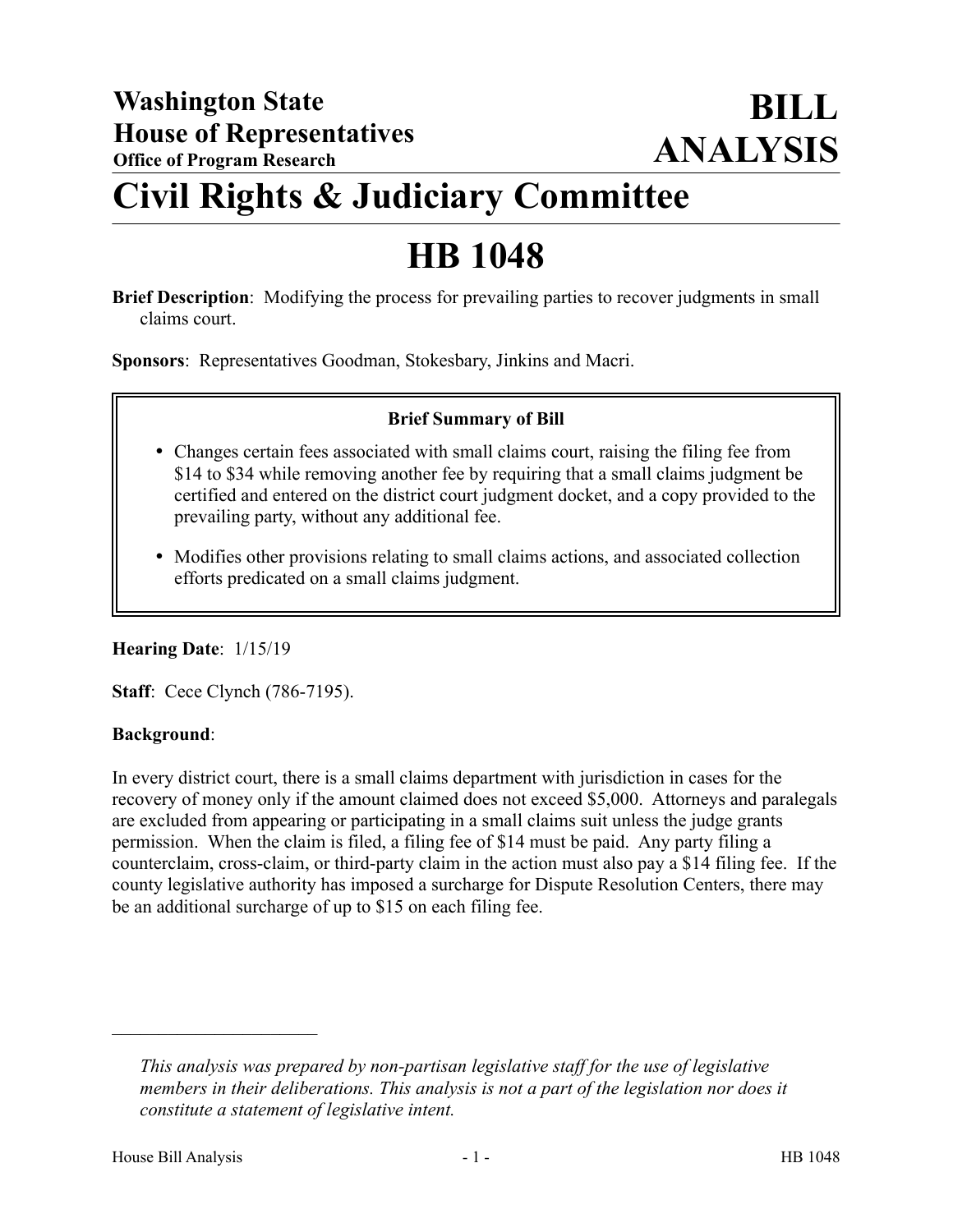A claim filed in small claims court must contain:

- the name and address of the plaintiff;
- a statement, in brief and concise form, of the nature and amount of the claim and when the claim accrued; and
- the name and residence of the defendant, if known to the plaintiff, for the purpose of service.

Upon filing of the claim, the court sets a time for hearing and issues a notice of claim. A notice of claim must be served promptly and at least 10 days prior to the first hearing. Service may be either as provided for the service of summons or complaint and notice in civil actions or by registered or certified mail if a return receipt with the signature of the party being served is filed with the court.

A trial need not be held on the first appearance of the defendant if dispute resolution services are offered instead of trial, or local practice rules provide that trials will be held on different days.

If a money judgment is entered, and the judgment is not paid within 30 days or the time set by the court on any payment plan, the prevailing party must take certain steps before commencing collection efforts. The prevailing party must first request the clerk to certify the judgment and have a transcript of the judgment entered onto the district court civil docket. The fee for this is \$20, and the certification form is specified in statute. The judgment is increased by an amount sufficient to cover the costs of certification, and any other costs incurred by the prevailing party to enforce the judgment, without regard to the jurisdictional limits on the small claims court.

Once entered on the district court docket, the prevailing party may proceed with a method of collection including garnishment of wages and bank accounts, or execution on cars, boats, or other personal property of the judgment debtor. The prevailing party could also take and file the judgment transcript in the superior court. This would allow collection efforts against real property that the judgment debtor might own, in addition to his or her personal property. In that case, the judgment would be increased by the cost of this filing.

### **Summary of Bill**:

The filing fee for claims, counterclaims, cross-claims, and third-party claims is raised from \$14 to \$34. There is no longer an additional fee to obtain a certified copy of a judgment; a certified copy of the judgment must be provided to the prevailing party at no additional cost.

Upon entry of a judgment in a small claims action, the judgment is automatically certified as a district court civil judgment and entered on the district court judgment docket. The filing of a duly certified district court judgment, or a duly certified transcript of the docket of the district court, in superior court commences the lien on real estate of the judgment debtor. The judgment is increased by any post judgment interest, as well as any filing fee associated with filing in superior court.

If the prevailing party receives payment of the judgment, that party must file a satisfaction of judgment with the district court. If the prevailing party fails to file proof of satisfaction of judgment, the party paying the judgment may do so.